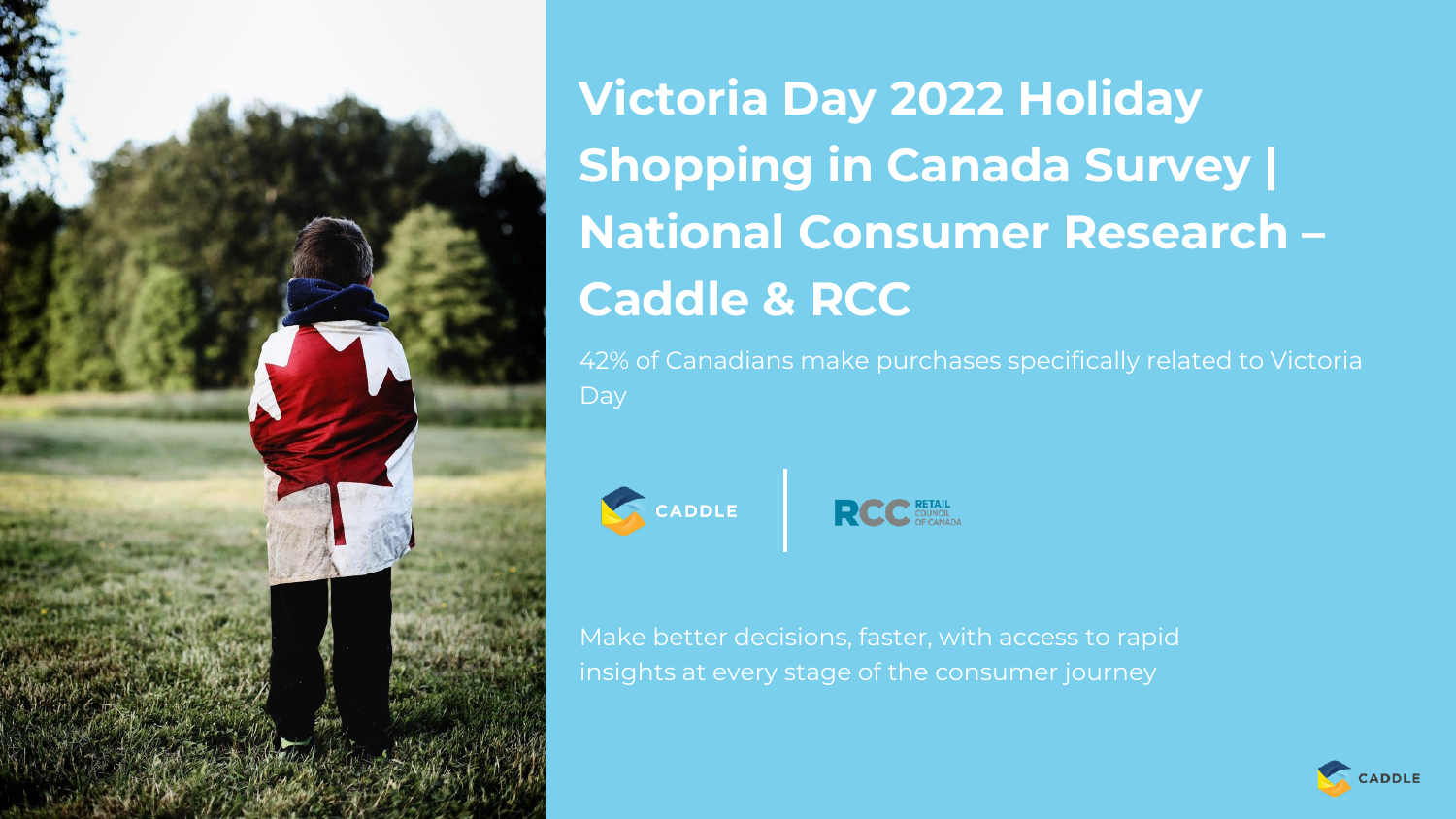# **Methodology**

Caddle, in partnership with Retail Council of Canada (RCC) surveyed Canadians from coast to coast to better understand consumers' shopping intentions around the Victoria Day holiday. Surveys were conducted in April, 2022 using Caddle's mobile platform and online panel amongst a representative randomized sample of n=9,693 and n=9,662 Canadian adults. All data presented is owned by Caddle and has a Margin of Error of 1% or lower. The survey was self-commissioned and paid for by Caddle, Inc.

Caddle® Inc. Confidential



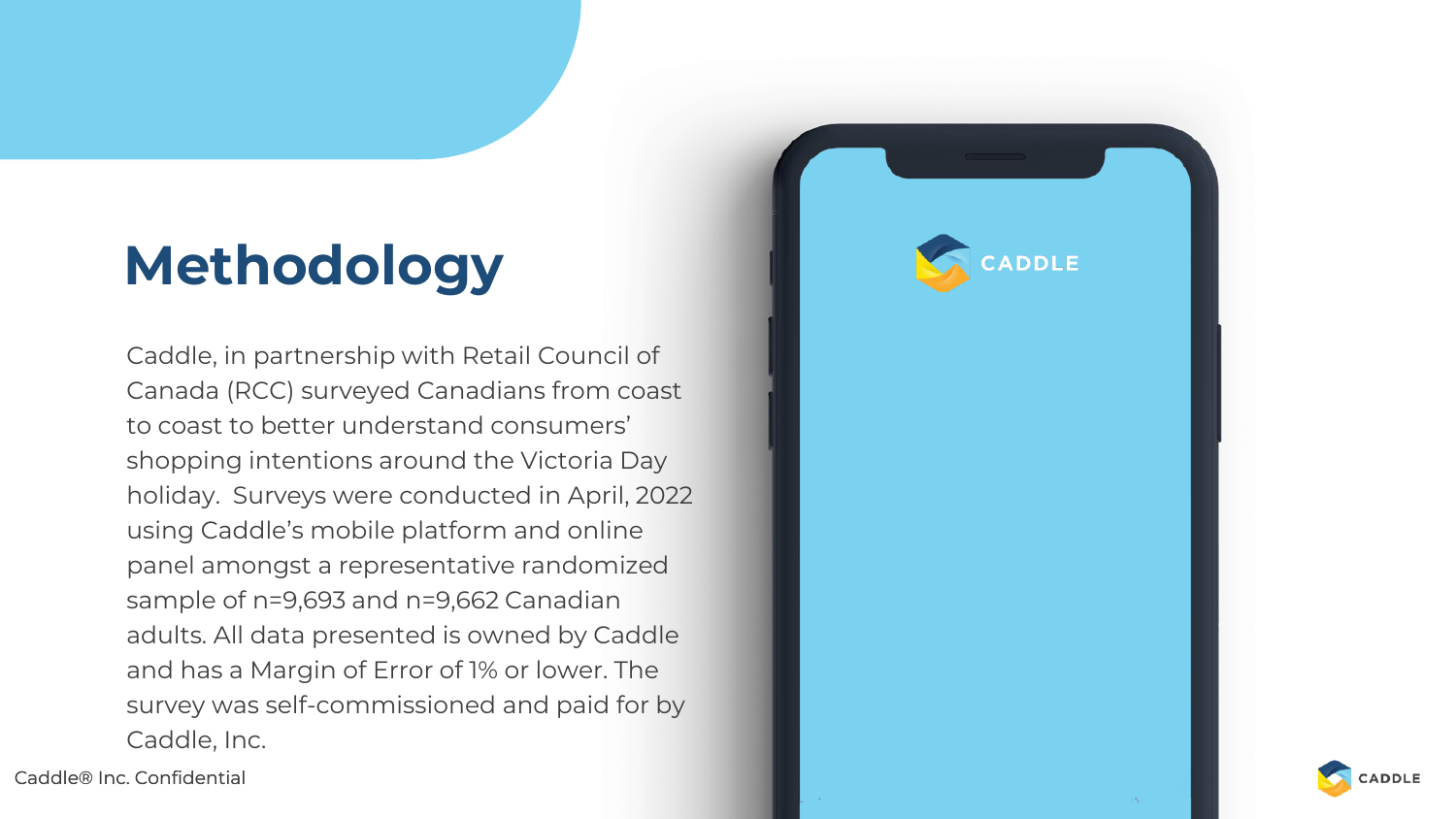## **AskCaddle®**

Caddle® is the largest daily and monthly active panel in the Canadian market. Our mobile-first insights platform rewards Canadians for sharing data and engaging with brands.



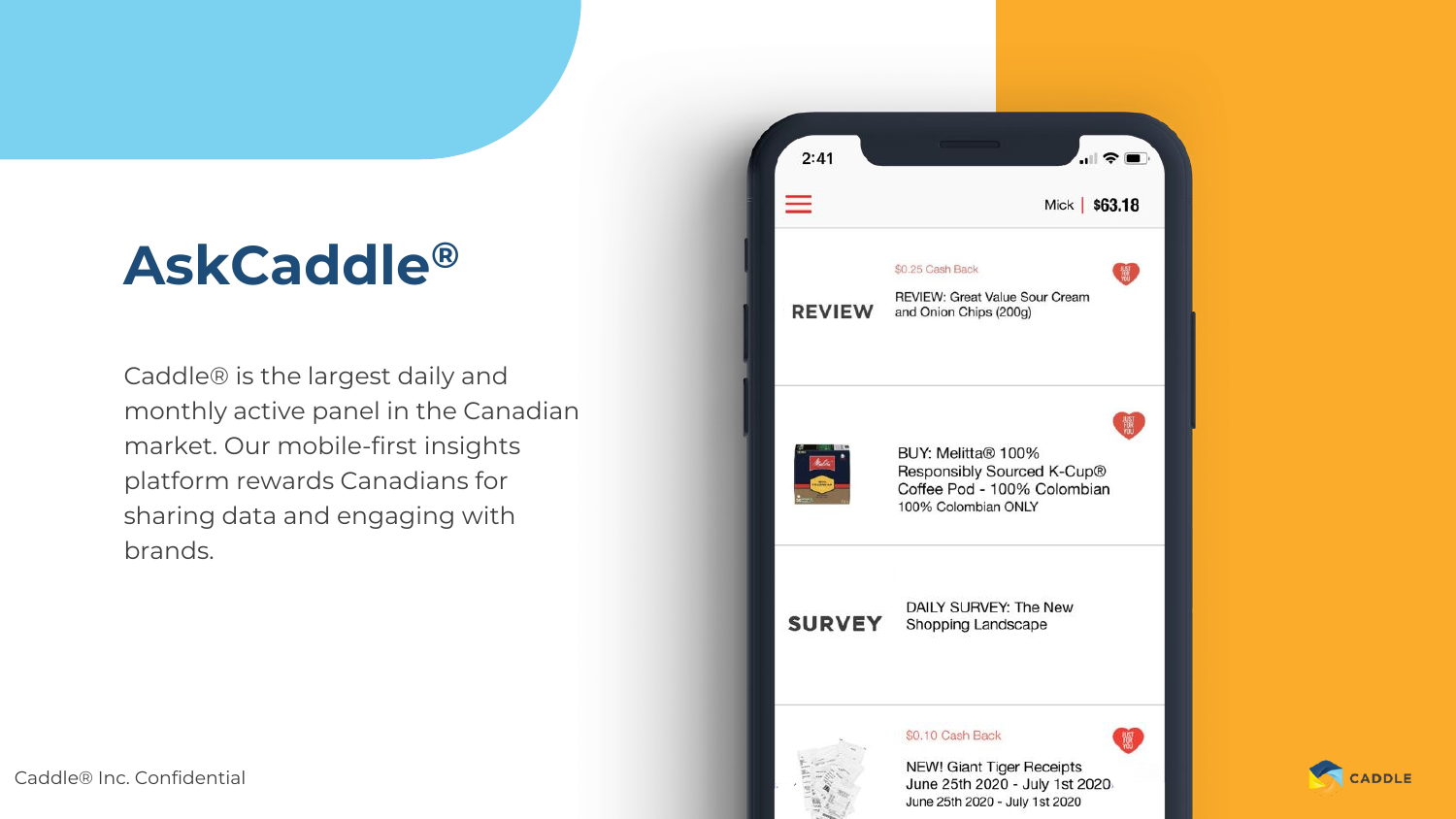## **Key Findings on Victoria Day**



**How Much are Canadians Spending on Victoria Day?** Of the people who spend on Victoria Day, around 40 % spend over \$50

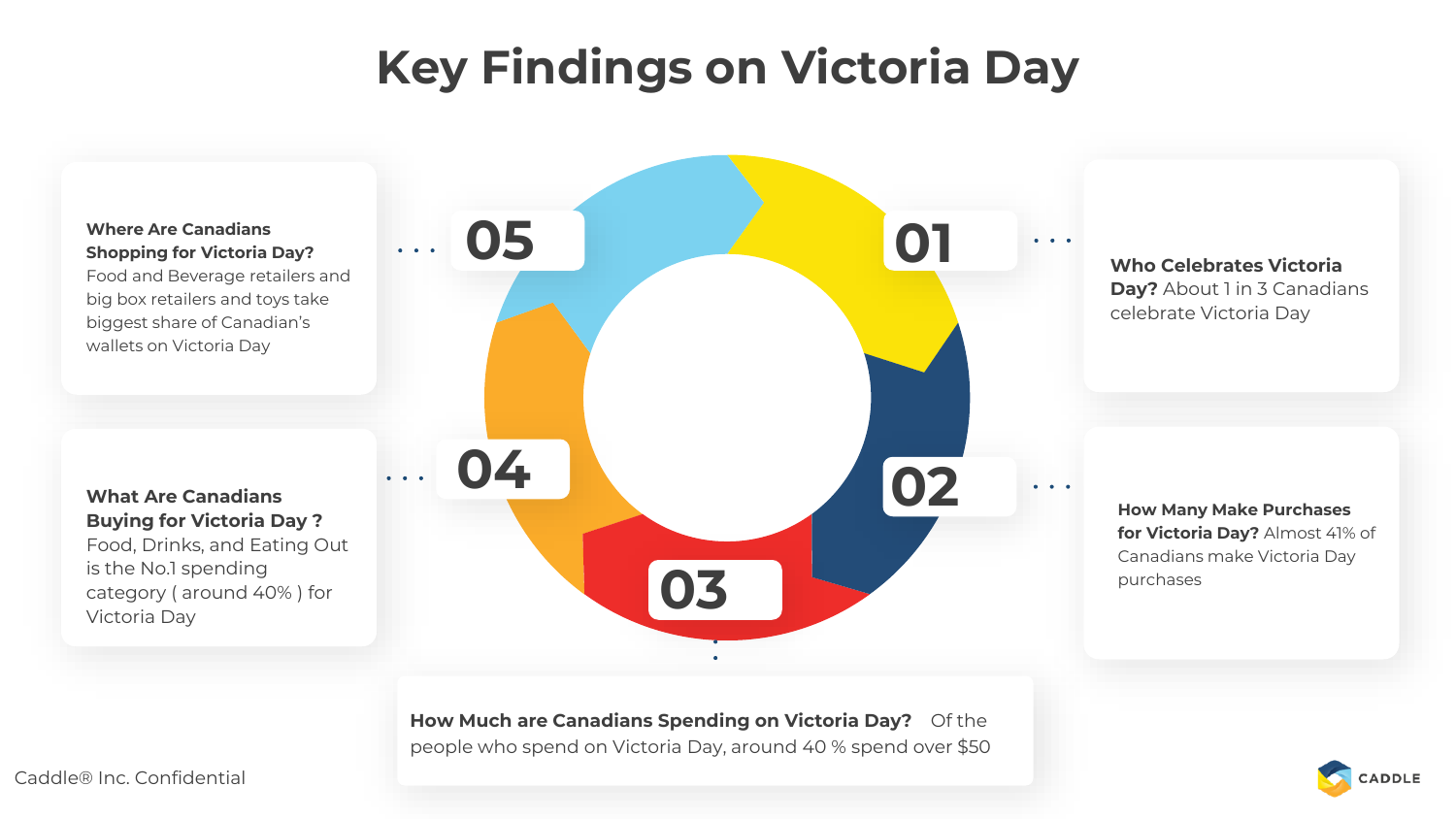## **About 1 in 3 Canadians celebrate Victoria Day**

● 31 % of Canadians celebrate Victoria Day

Do you normally celebrate Victoria Day?





Caddle® Inc. Confidential Caddle Daily Survey | April, 2022 | n = 9,662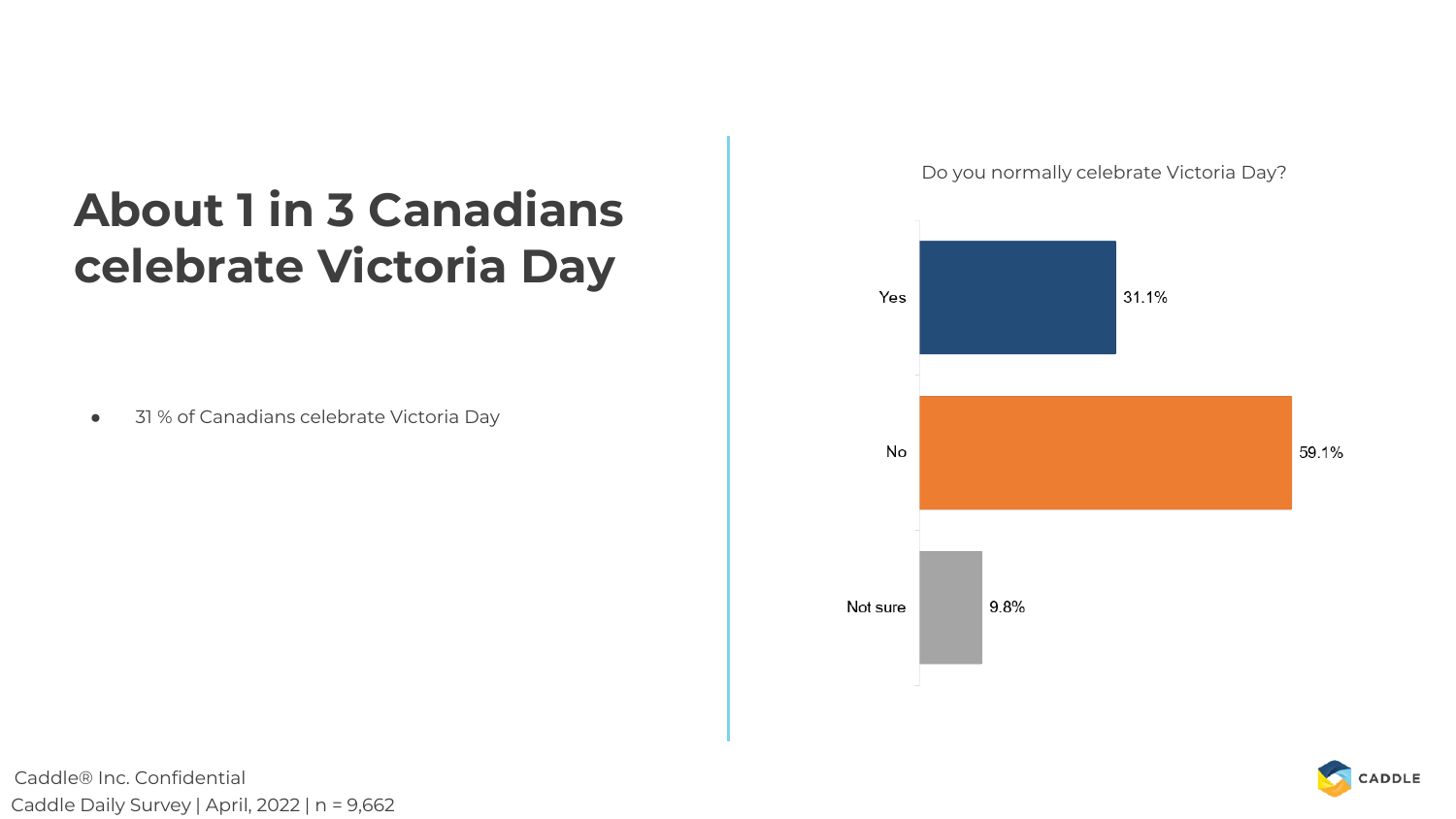**About 3 in 4 of Canadians expect to spend the same this year compared to last year on Victoria Day**

● 73 % of Canadians expect to spend similar amount this year to celebrate Victoria Day as compared to last year

Would you expect to spend more or less for Victoria Day this year compared to last year?





Caddle® Inc. Confidential Caddle Daily Survey | April, 2022 | n = 3,953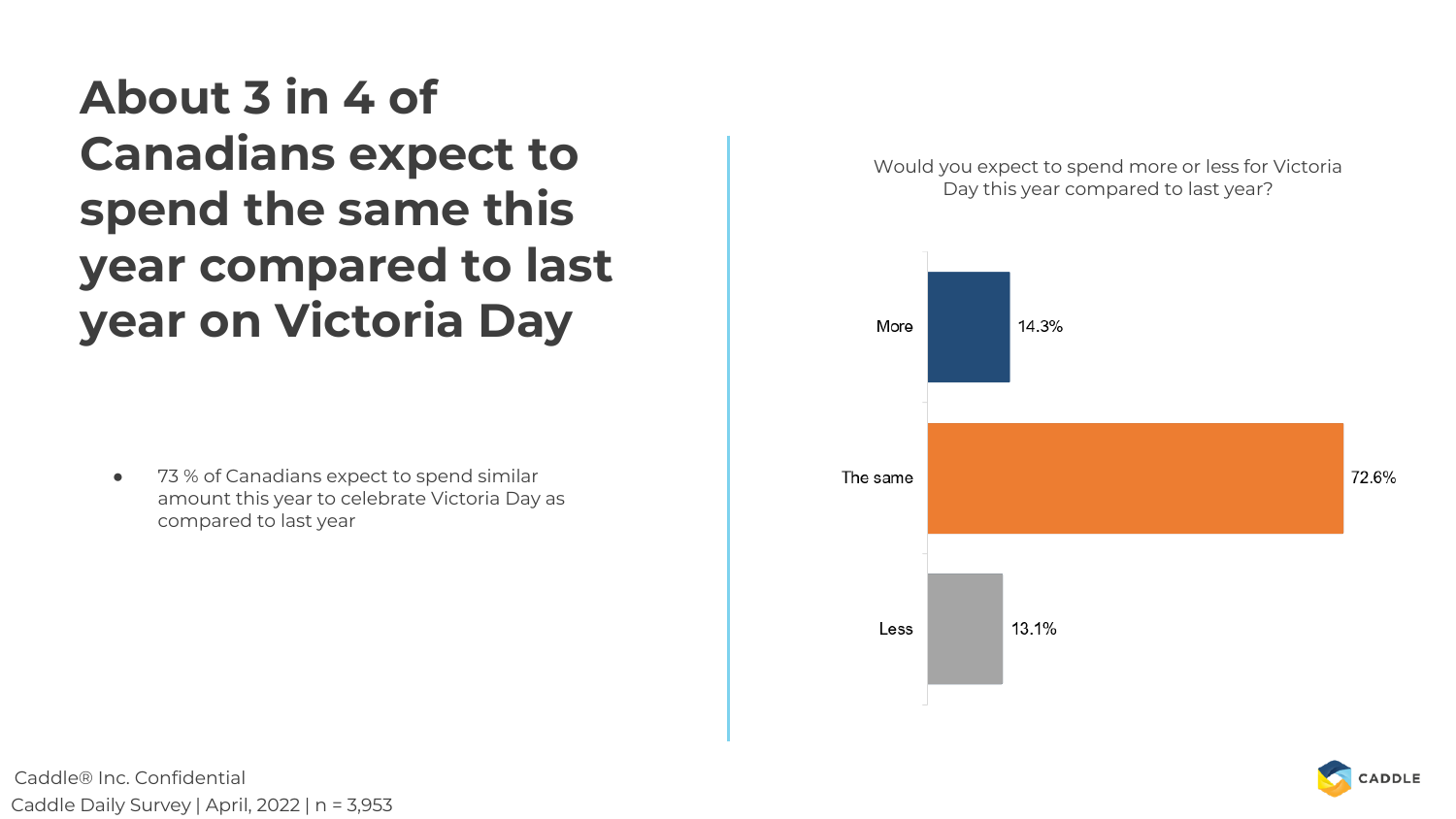## **42% of Canadians make purchases specifically related to Victoria Day**

- The largest group (20%) make purchases between 2 to 4 weeks before the holiday..
- The 2nd largest group (9.6%) make purchases a few Days before the holiday
- 8.9% of Canadians will plan at least a week before the holiday to make purchases

How far in advance do you make purchases related to Victoria Day?



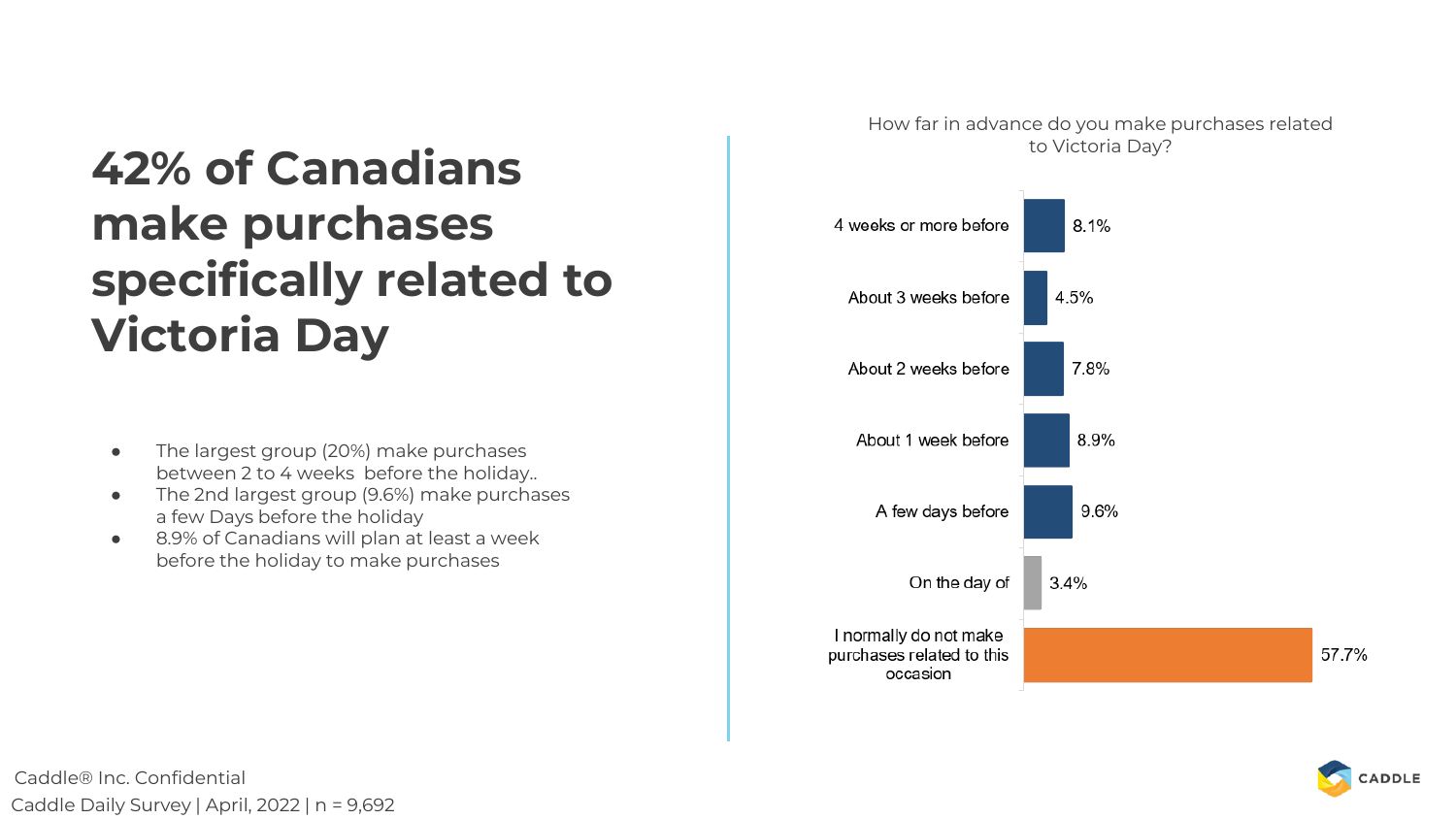## **About 40% of Canadians who celebrate Victoria Day spend \$50 or more on Victoria Day**

- 60.8% of Canadians spend \$50 or less on Victoria Day
- This is followed by 25.7% of Canadians spending between \$51-\$100, and 10% spending between \$101- \$200

How much do you normally spend in total for Victoria Day?



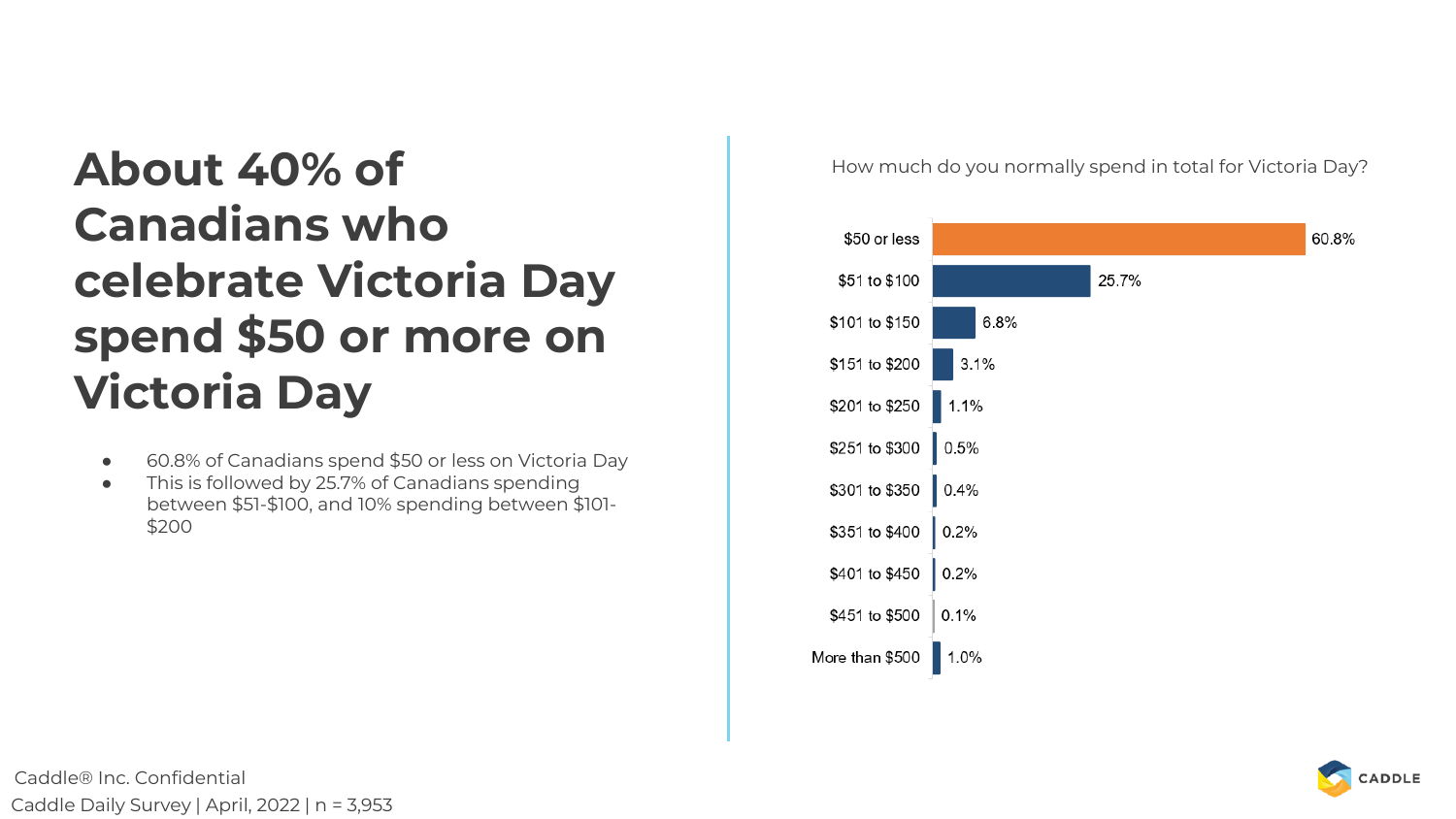### **Food, Drinks, and Eating Out is the No.1 spending category for Victoria Day**



Caddle® Inc. Confidential Caddle Daily Survey | April, 2022 | n = 3,953

**For those celebrating Victoria Day, top spending categories include Food/alcohol/candies/restaurants (39.6%), Toys (14%), and Other (11%)**

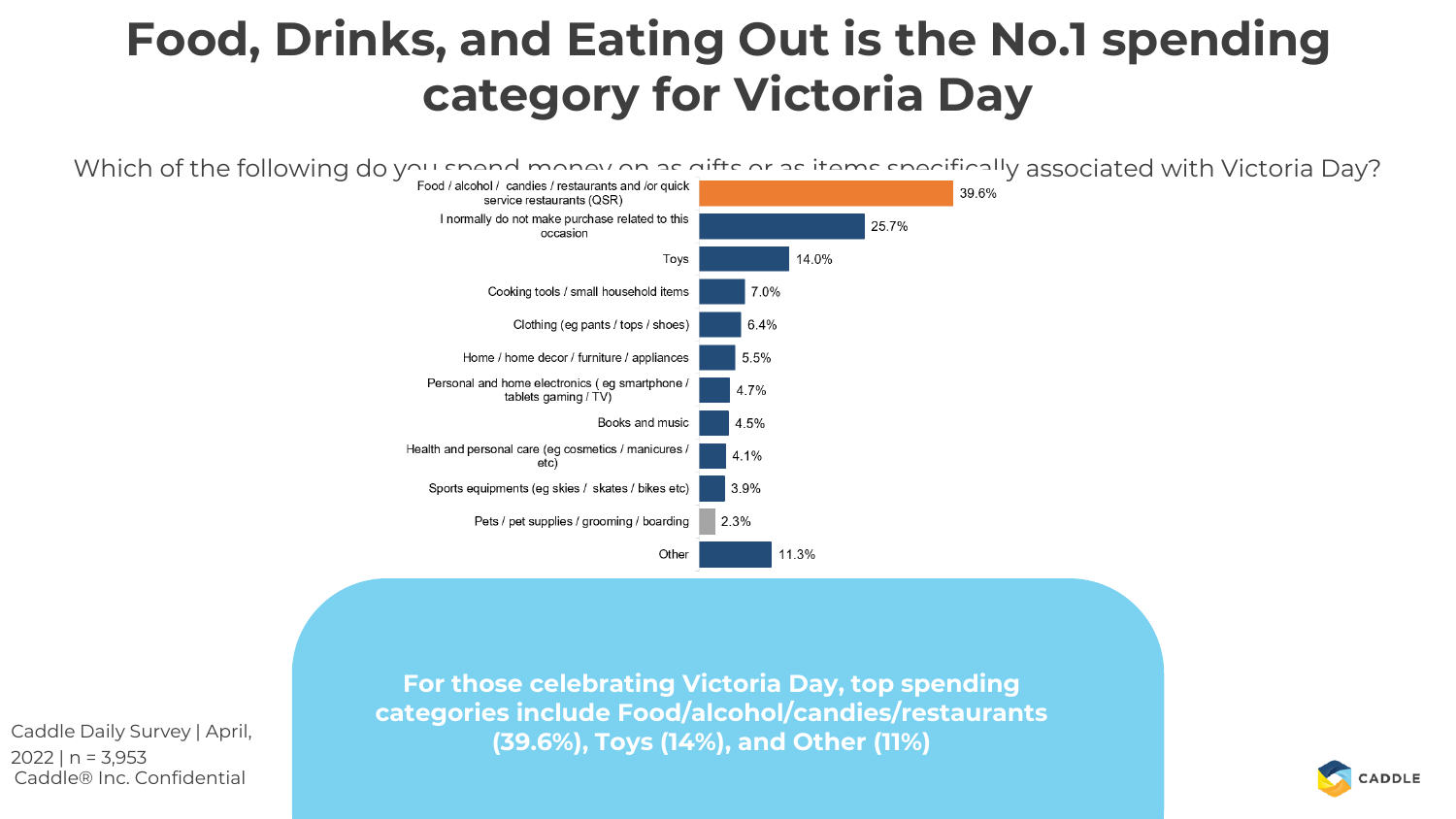## **Food and Bev. retailers and big box retailers take biggest share of Canadian's wallets on Victoria Day**

Which of the following stores do you normally make purchase related to Victoria Day?



Caddle® Inc. Confidential Caddle Daily Survey | April,  $2022$  | n = 3.953

**For those celebrating Victoria Day, top three retail categories shopped are Food and beverage (31.5%), Big box retailers (21.1%), and clothing (14.6%)**

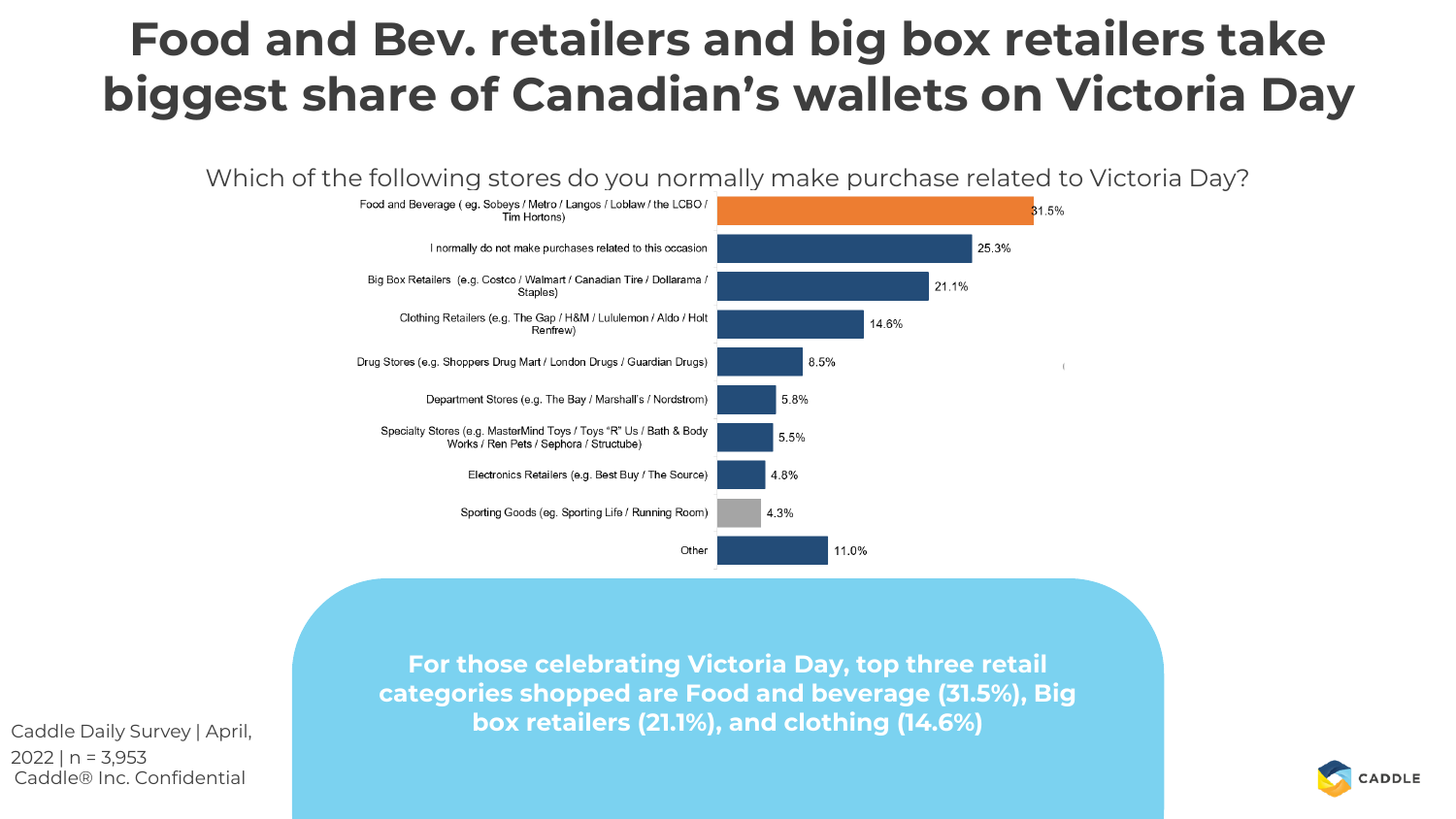## **This year, over 1 in 3 Canadians will be attending a meal gathering on Victoria Day**

Which of the following do you normally do during Victoria Day? (Select all that apply)



Caddle® Inc. Confidential Caddle Daily Survey | April, 2022 | n = 9,692

**The top three activities Canadians normally do during the Victoria Day holiday include joining and/or hosting a meal or party, taking a nature walk and watching TV plays**

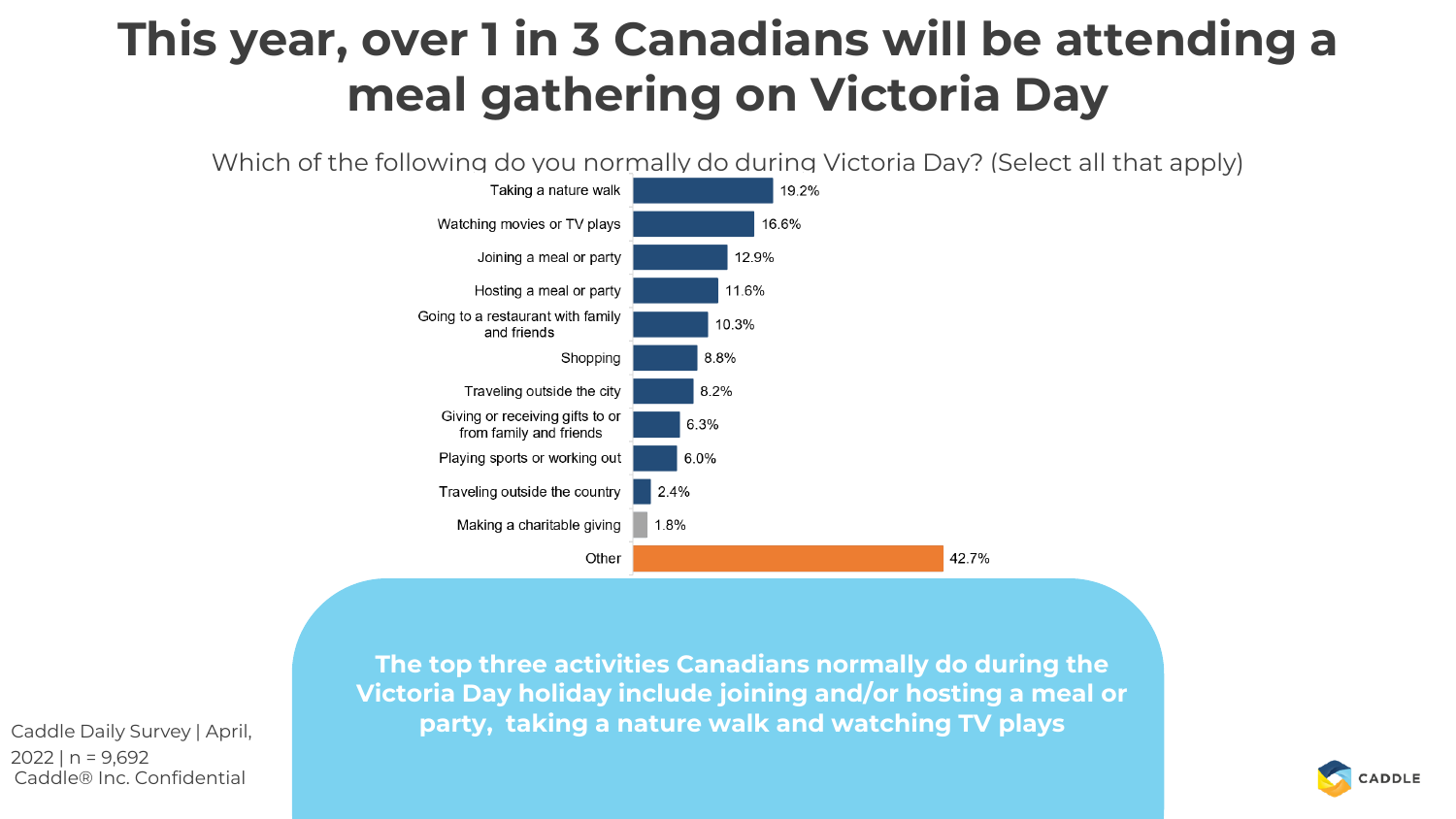## **1 in 5 Canadians search for Victoria Day products in the grocery aisles**

- 20.8% of Canadians purchase for Victoria Day products in the regular grocery aisles
- This is followed by end cap displays (9.3%),
- 6.4% of Canadians purchase something for Victoria Day from Front of store displays

Where in the store do you normally purchase the items for Victoria Day? (Select all that apply)



Caddle® Inc. Confidential Caddle Daily Survey | April, 2022 | n = 9,692

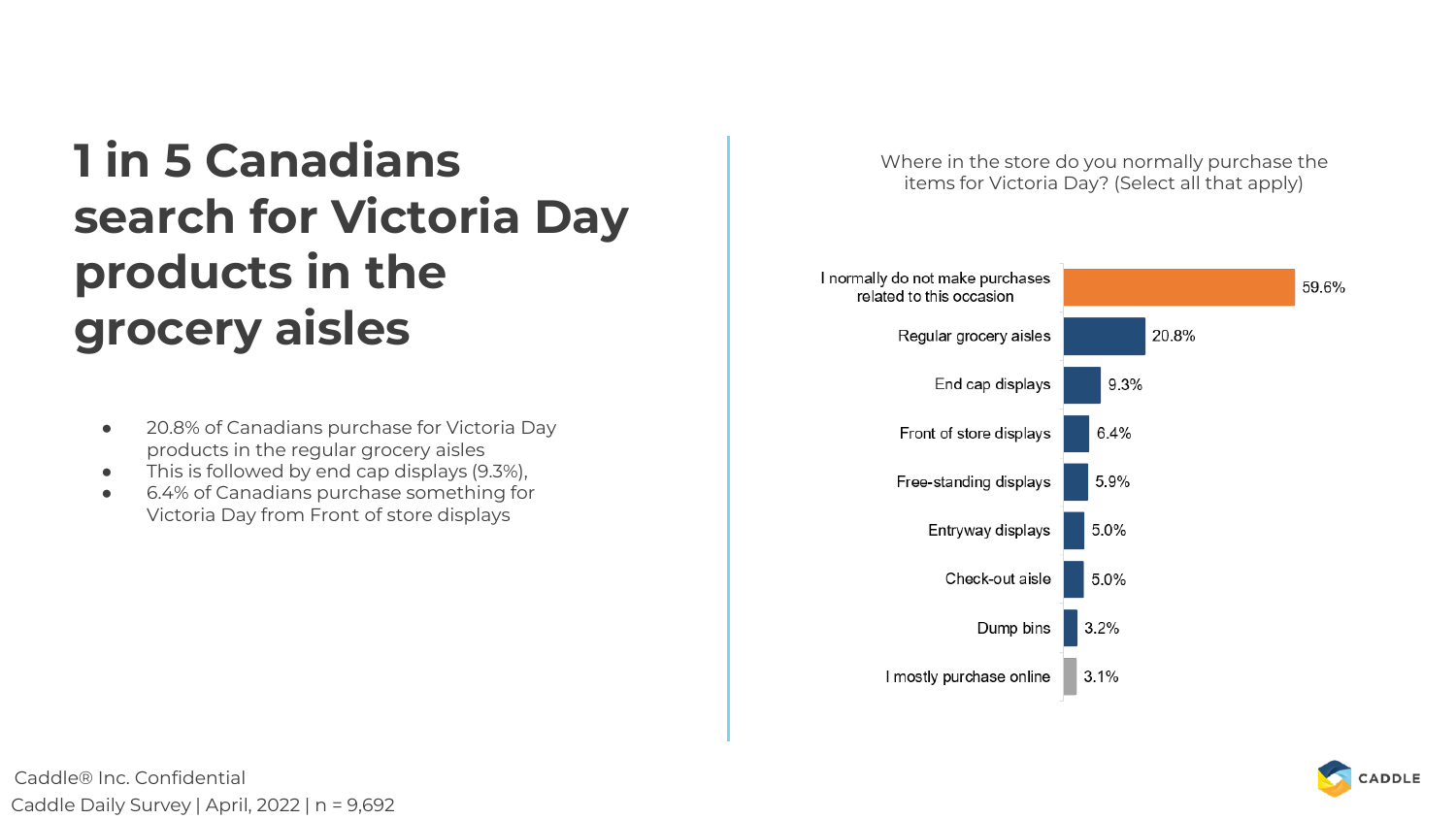## **37.6% of Canadians tack on Victoria Day items to an existing shopping trip**

- 37.6% of Canadians do not make a dedicated trip for Victoria Day holiday shopping
- About 1 in 10 Canadians make a dedicated trip specific for purchasing Victoria Day items
- Reminding consumers in-store of Victoria Day's at point of sale 2 - 4 weeks ahead of Victoria Day weekend can be a valuable strategy for retailers

Do you normally make a dedicated trip to buy things for Victoria Day?



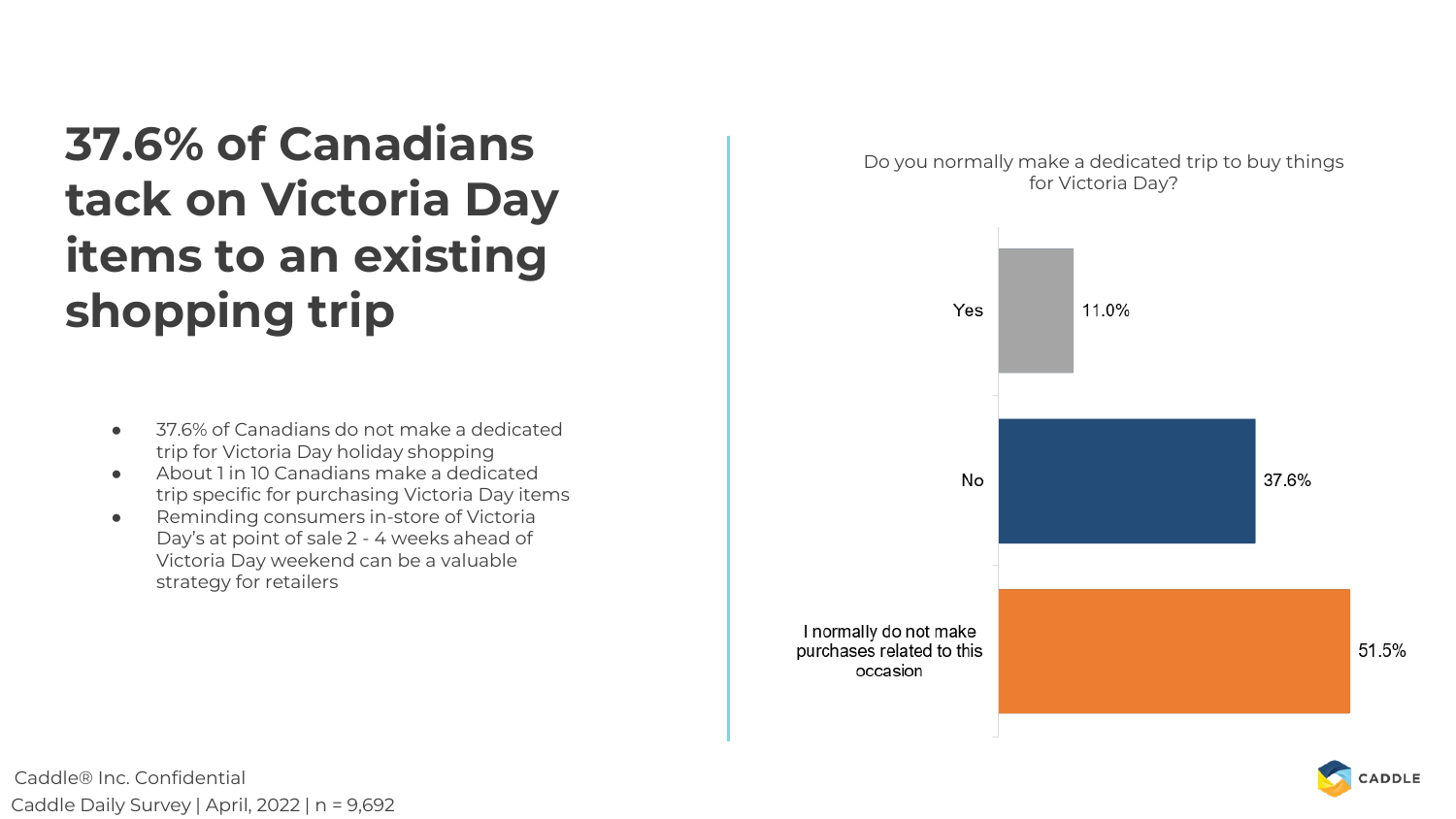## **More than 1 in 3 have sentiments to support local / brick and mortar this Victoria Day**

● About 36% of Canadians prefer shopping local / brick and mortar businesses instead of online for their Victoria Day purchases this year

Would you prefer shopping locally in-person instead of online this year for Victoria Day to support local businesses impacted by the COVID-19 pandemic?





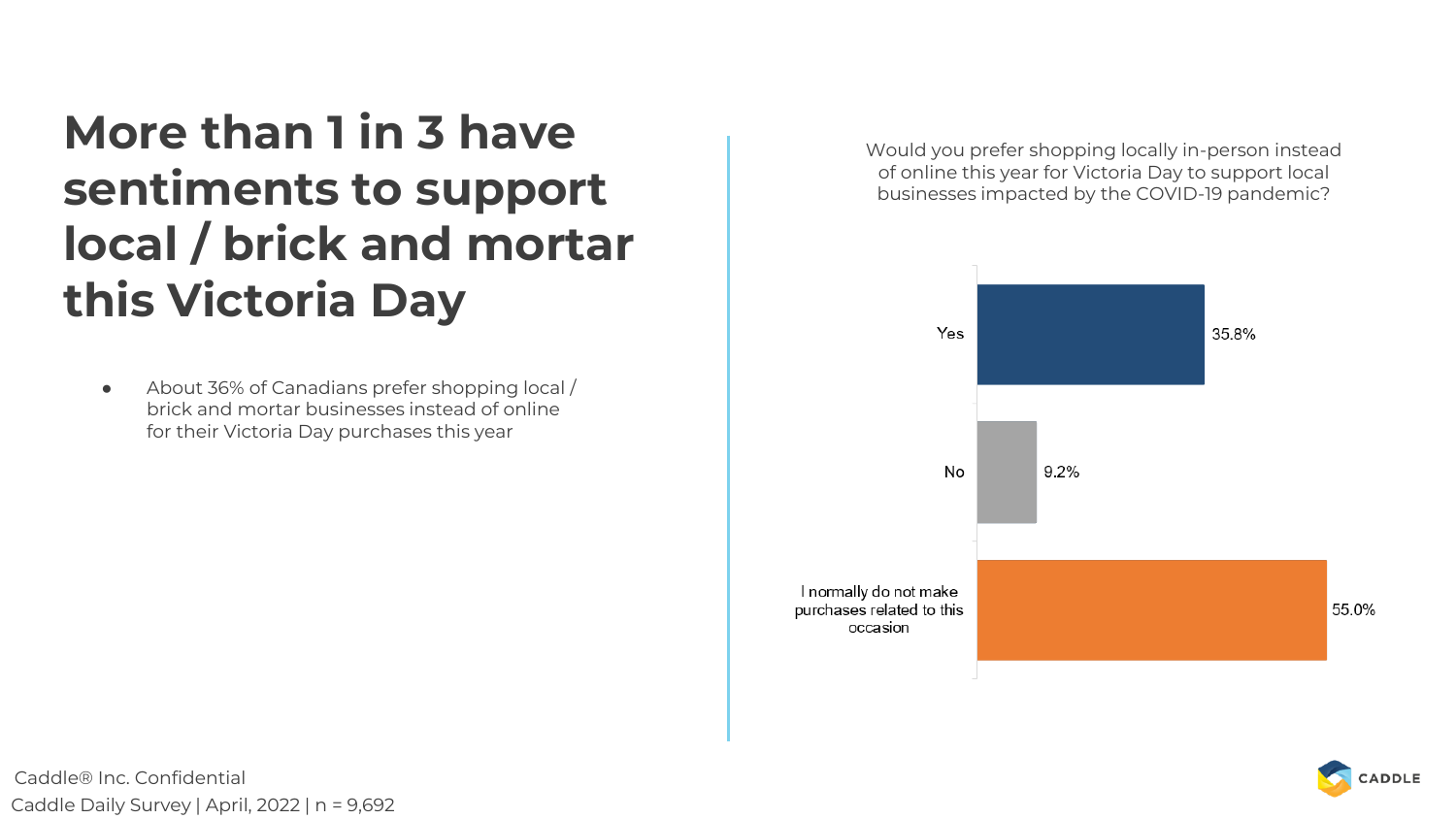

## **Let's talk insights.**

Manager Insights Solutions, Sales

[anuj.punni@caddle.ca](mailto:anuj.punni@caddle.ca)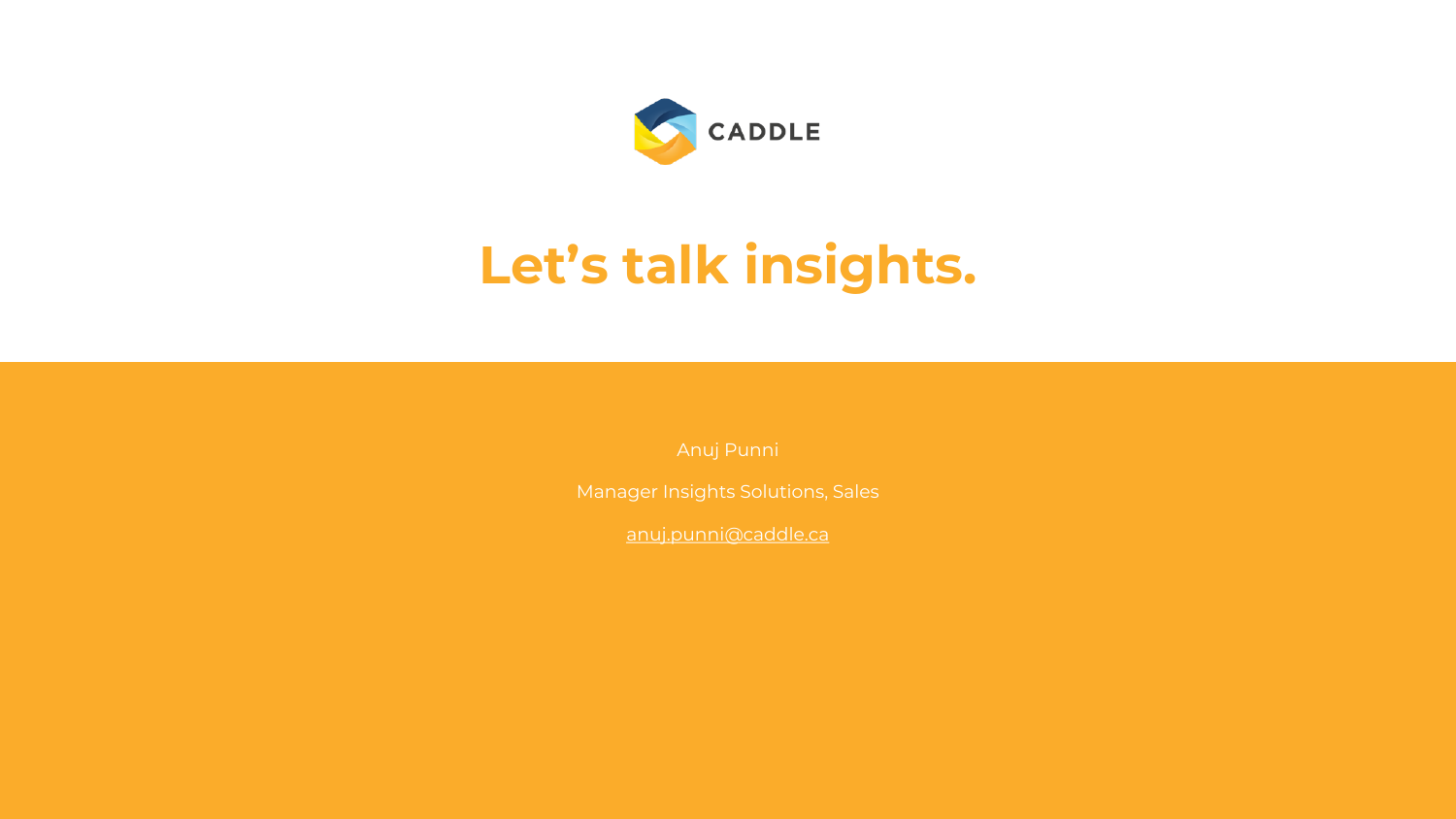## **How It Works**

Capture relevant insights for any challenge or opportunity. Engage seamlessly with shoppers at every stage of the consumer journey by leveraging the **Caddle suite of tools**.

Caddle rewards panel members for actions ranging from video, survey, receipt capture, reviews, and more.



CADDLE